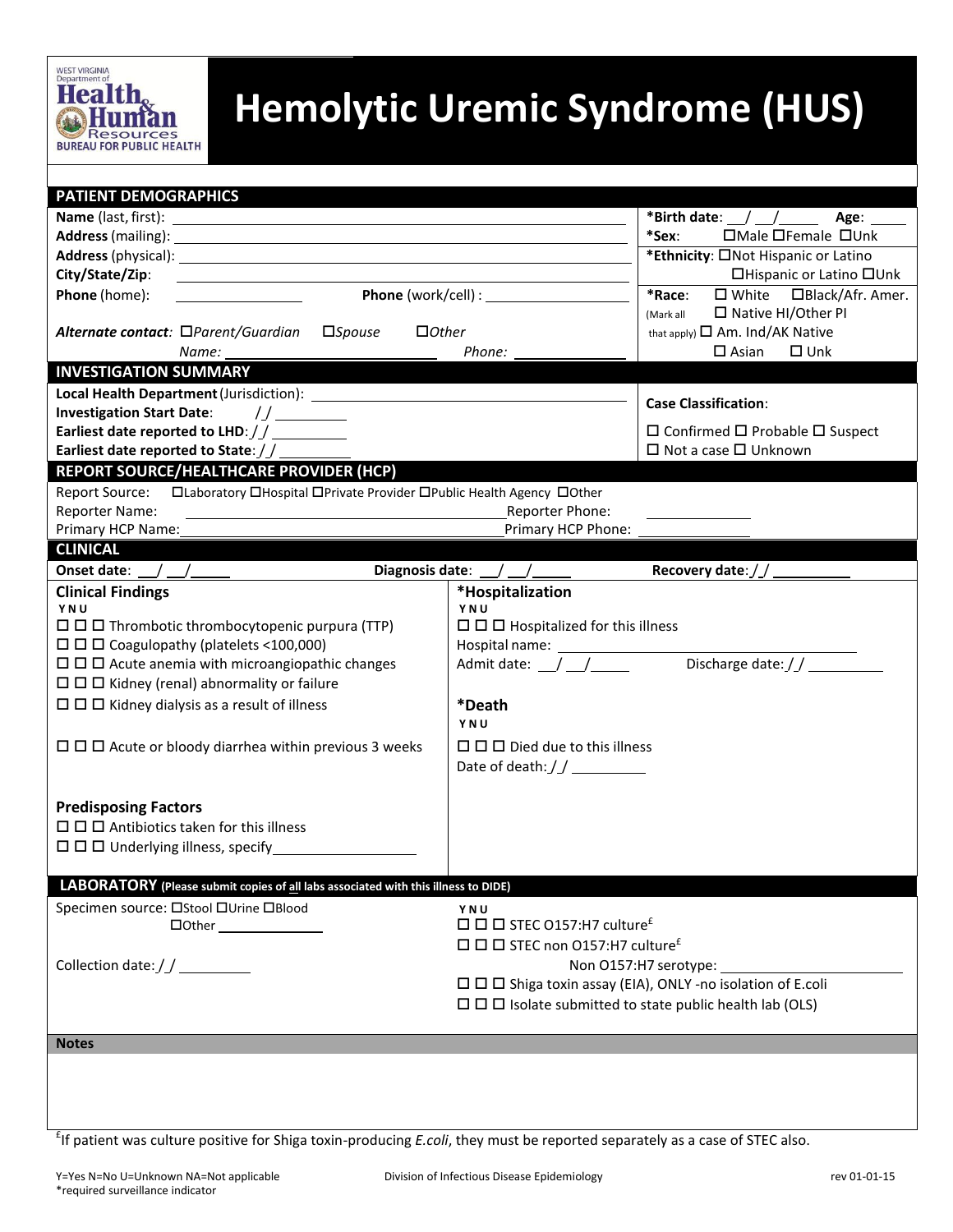| <b>INFECTION TIMELINE</b>                                               |                                                                                         |                                                |                        |                          |                |                                                                                                                   |
|-------------------------------------------------------------------------|-----------------------------------------------------------------------------------------|------------------------------------------------|------------------------|--------------------------|----------------|-------------------------------------------------------------------------------------------------------------------|
| Instructions:                                                           |                                                                                         |                                                | Exposure perioc        |                          |                | Onset date                                                                                                        |
| Enter onset date in grey<br>box. Count backward to                      | Days from onset                                                                         |                                                | -8<br>(Max Incubation) | $-1$<br>(Min Incubation) |                |                                                                                                                   |
| determine probable<br>exposure period                                   | <b>Calendar dates:</b>                                                                  |                                                |                        |                          |                |                                                                                                                   |
|                                                                         |                                                                                         |                                                |                        |                          |                |                                                                                                                   |
| <b>EPIDEMIOLOGIC EXPOSURES</b>                                          |                                                                                         |                                                |                        |                          |                |                                                                                                                   |
|                                                                         |                                                                                         |                                                |                        |                          |                | Is case a member of a high risk occupation?                                                                       |
| YNU                                                                     |                                                                                         |                                                |                        |                          | (Mark One)     |                                                                                                                   |
|                                                                         | $\Box$ $\Box$ Eat raw or undercooked hamburger, red meat, or pork?                      |                                                |                        |                          |                | $\Box$ Food Handler                                                                                               |
|                                                                         | $\Box$ $\Box$ Eat or drink raw or unpasteurized milk?                                   |                                                |                        |                          |                | $\Box$ Health Care Worker                                                                                         |
|                                                                         | $\Box$ $\Box$ Eat unpasteurized dairy products (soft cheese from raw milk,              |                                                |                        |                          |                | □ Day Care Worker/Attendee                                                                                        |
| queso fresco, etc.                                                      |                                                                                         |                                                |                        |                          | $\Box$ Student |                                                                                                                   |
| $\Box$ $\Box$ Eat sprouts (alfalfa, clover, bean)?                      |                                                                                         |                                                |                        |                          |                | $\Box$ None of Above                                                                                              |
| $\Box$ $\Box$ Eat raw fruits or vegetables                              |                                                                                         |                                                |                        |                          |                |                                                                                                                   |
|                                                                         | $\Box$ $\Box$ Work with animals or animal products (research, vet, slaughter)?          |                                                |                        |                          |                |                                                                                                                   |
|                                                                         | $\Box$ $\Box$ D Drink untreated/unchlorinated water (i.e. surface, well)?               |                                                |                        |                          |                |                                                                                                                   |
|                                                                         |                                                                                         |                                                |                        |                          |                |                                                                                                                   |
|                                                                         | $\Box$ $\Box$ $\Box$ Travel to another state or country? If yes, where $\Box$           |                                                |                        |                          |                |                                                                                                                   |
|                                                                         |                                                                                         |                                                |                        |                          |                |                                                                                                                   |
|                                                                         |                                                                                         |                                                |                        |                          |                |                                                                                                                   |
|                                                                         |                                                                                         |                                                |                        |                          |                |                                                                                                                   |
| Date                                                                    | Attend any group activitites, parties or gatherings?                                    | Yes / No<br>Activity                           |                        | If yes, list             |                | Location                                                                                                          |
|                                                                         |                                                                                         |                                                |                        |                          |                |                                                                                                                   |
|                                                                         |                                                                                         |                                                |                        |                          |                |                                                                                                                   |
|                                                                         |                                                                                         |                                                |                        |                          |                |                                                                                                                   |
|                                                                         |                                                                                         | Yes / No                                       |                        |                          |                |                                                                                                                   |
| Eat at any restaurant in the last 7 days?<br>Date                       |                                                                                         | Name of Restaurant                             |                        | If yes, list             |                | Location                                                                                                          |
|                                                                         |                                                                                         |                                                |                        |                          |                |                                                                                                                   |
|                                                                         |                                                                                         |                                                |                        |                          |                |                                                                                                                   |
|                                                                         |                                                                                         | Complete Open-Ended Food History on next page. |                        |                          |                |                                                                                                                   |
|                                                                         |                                                                                         |                                                |                        |                          |                | Information does not need entered into WVEDSS, however it should be kept with the paper record of the case. State |
|                                                                         | health department staff may request if case is later identified as part of an outbreak. |                                                |                        |                          |                |                                                                                                                   |
|                                                                         |                                                                                         |                                                |                        |                          |                |                                                                                                                   |
|                                                                         |                                                                                         | Food History Completed? Yes / No               |                        |                          |                |                                                                                                                   |
| <b>PUBLIC HEALTH ISSUES</b>                                             |                                                                                         |                                                |                        |                          |                | <b>PUBLIC HEALTH ACTIONS</b>                                                                                      |
|                                                                         | If any household member is symptomatic, the member is epi-linked and                    |                                                |                        |                          |                |                                                                                                                   |
|                                                                         | therefore is a probable case and should be investigated further. A stool                |                                                |                        |                          | Y N NA         |                                                                                                                   |
|                                                                         | culture and disease case report should be completed.                                    |                                                |                        |                          |                | $\Box$ $\Box$ Disease/Transmission Education Provided                                                             |
| Name                                                                    | Relationship to Case Onset Date                                                         |                                                | Lab Testing            |                          |                | $\Box$ $\Box$ Exclude individuals in sensitive                                                                    |
|                                                                         |                                                                                         |                                                |                        |                          |                | Occupations(food, HCW, child care)                                                                                |
|                                                                         |                                                                                         |                                                |                        |                          |                | $\Box$ $\Box$ Restaurant inspection                                                                               |
|                                                                         |                                                                                         |                                                |                        |                          |                | $\Box$ $\Box$ Child care inspection                                                                               |
|                                                                         |                                                                                         |                                                |                        |                          |                | $\Box$ $\Box$ $\Box$ Culture symptomatic contacts                                                                 |
|                                                                         |                                                                                         |                                                |                        |                          |                | $\Box$ $\Box$ Patient is lost to follow up                                                                        |
| Y N NA                                                                  |                                                                                         |                                                |                        |                          |                |                                                                                                                   |
| $\Box$ $\Box$ Employed as food handler                                  |                                                                                         |                                                |                        |                          |                |                                                                                                                   |
| □ □ Non-occupational food handling (e.g. pot lucks, receptions)         |                                                                                         |                                                |                        |                          |                |                                                                                                                   |
| $\Box$ $\Box$ Attends or employed in child care                         |                                                                                         |                                                |                        |                          |                |                                                                                                                   |
| $\Box$ $\Box$ Household member or close contact in sensitive occupation |                                                                                         |                                                |                        |                          |                |                                                                                                                   |
| (food, HCW, child care)                                                 |                                                                                         |                                                |                        |                          |                |                                                                                                                   |
| $\Box$ $\Box$ Case is part of outbreak                                  |                                                                                         |                                                |                        |                          |                |                                                                                                                   |
| Outbreak Name:                                                          |                                                                                         |                                                |                        |                          |                |                                                                                                                   |